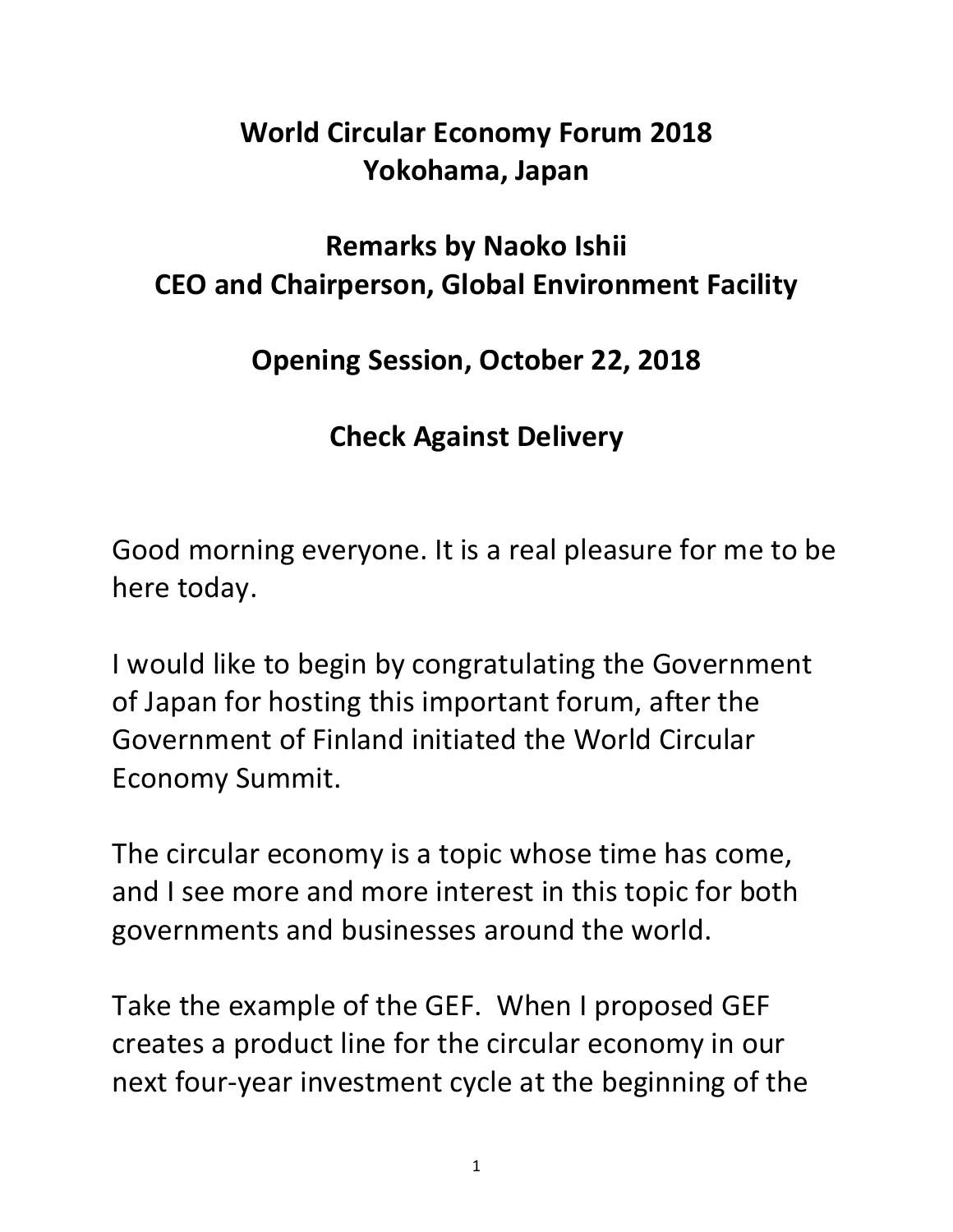GEF7 replenishment negotiation two years ago, many did not know what circular economy means and nobody knew what the GEF can offer. Now, in visits of the last two weeks in Indonesia, Thailand and Vietnam, everybody wants to do more on the circular economy. This is a sea change! And, for good reasons!

I believe that the circular economy is a nothing less than a blue print for a fundamental transformation of our economic system—a transformation that that is urgently needed, that is entirely possible, and that is indeed desirable.

Why am I saying this?

Our economic model has not changed much during the past 100 years: for all this time, it has been dependent on natural resource extraction. As I am sure Isabella will tell much more about, the International Resource Panel estimates that last year we extracted about close to 90 billion tons of natural resources [*IRP p. 28*]. If existing trends continue, this will double to 180 billion tons 2050 [*IRP p.45*]

What is worse, our economic model is essentially linear: we extract, we manufacture, we consume, we throw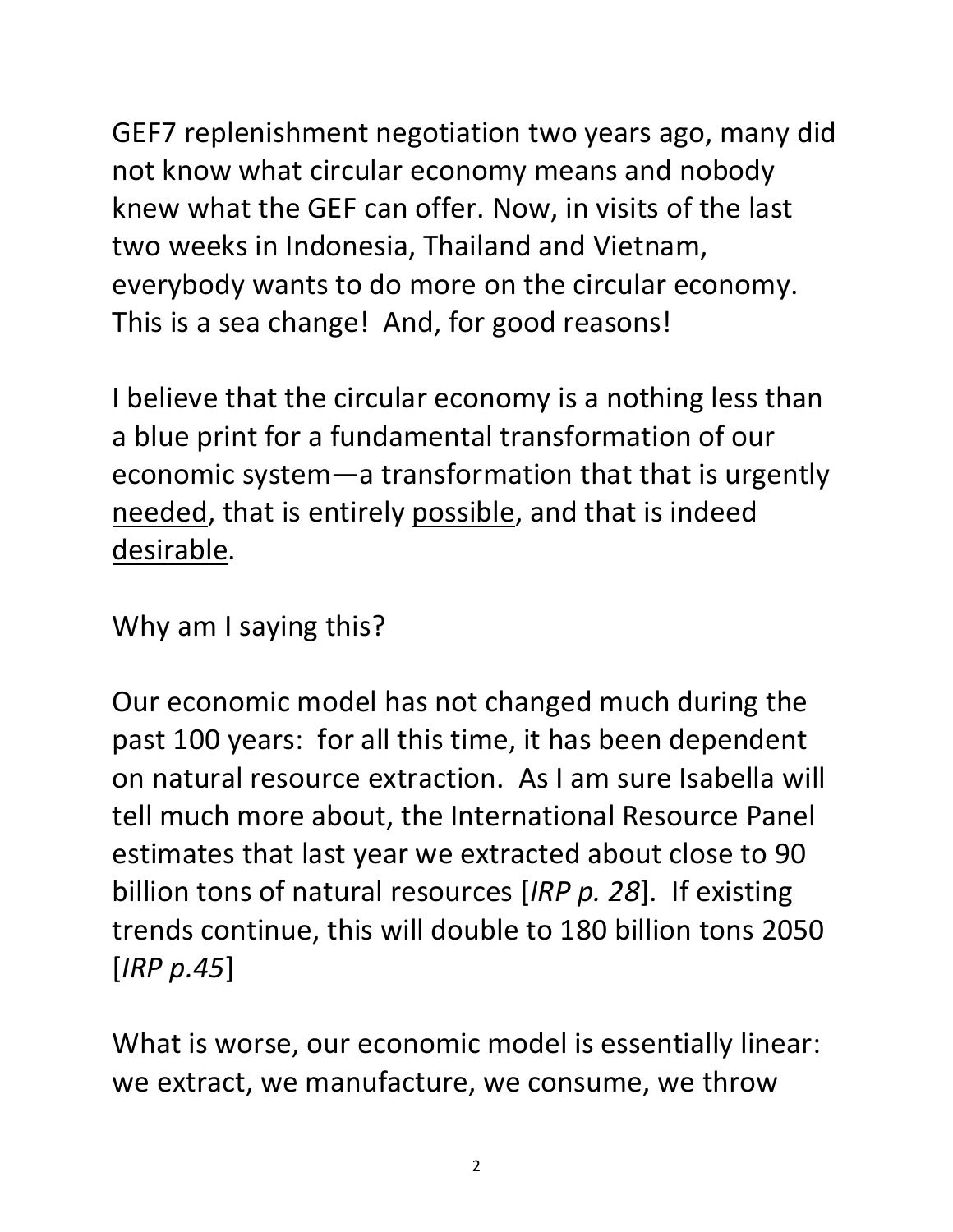away. It has been estimated that only 9% of the resources that are extracted returns to the production system as input into new products after their first use [*Circle Economy p. 22*].

This economic model is on a collision course with nature, and it must urgently change. It is becoming clear that we humans are now pushing our planet and Earth Systems, that are the very foundations for our economies, to their breaking point, sometimes called Planetary Boundaries.

The IPCC report that came out earlier this month makes it clear that we only have another 10 -12 years to act if we are to keep global warming within 1.5 degree Celsius. It calls for systems transformation, unprecedented in scale and speed.

But climate change is only one of Earth's systems that are severely under stress. We are also losing biodiversity at alarming rates, deforestation and land degradation continues, ecosystems are being compromised, our oceans are being polluted, and toxic chemicals are being released.

The message from science is clear: we cannot continue our economic model: we must fundamentally transform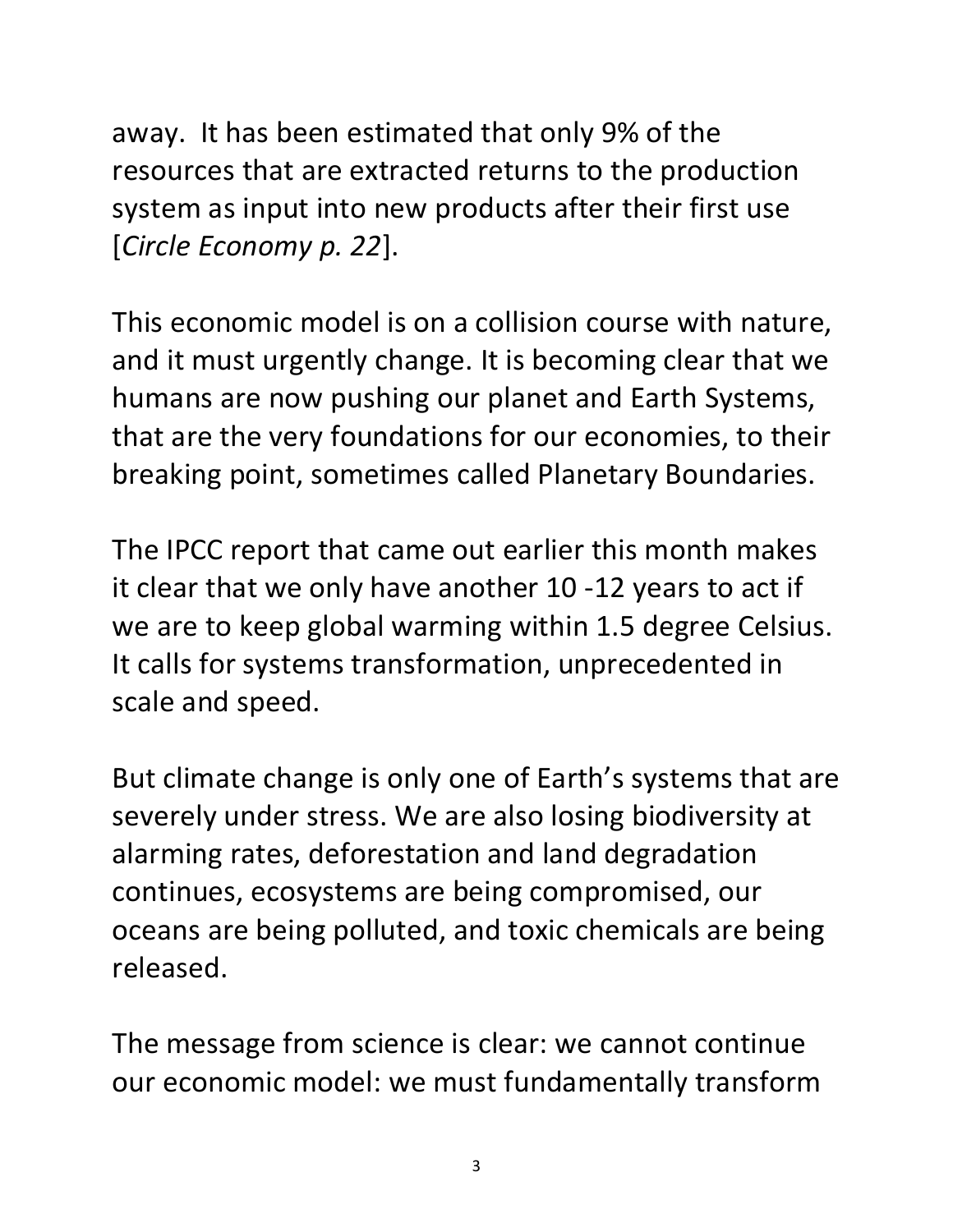our key economic systems: we must transform our cities to sustainable, decarbonize our energy system, fix our food system, and we must rapidly **make our economies more circular**. It is the only way we can stay within our Planetary Boundaries.

This is why I say that a move to a circular economy is needed.

But as I mentioned in the beginning, I also believe that a circular economy is possible. There are three reasons for me to say this.

- (1) One reason is that the price of natural resources have begun to increase during the past 10-15 years, after almost continuously falling during the previous 100 years [*Towards the Circular Economy, p 13*]. Higher prices naturally provide an incentive to reduce waste and increase the efficiency of natural resource use.
- (2) This is closely related to the second reason why a move to circular economy is possible, namely that it creates huge business opportunities. At its core, the business opportunity of the circular economy is for companies to move from waste to value.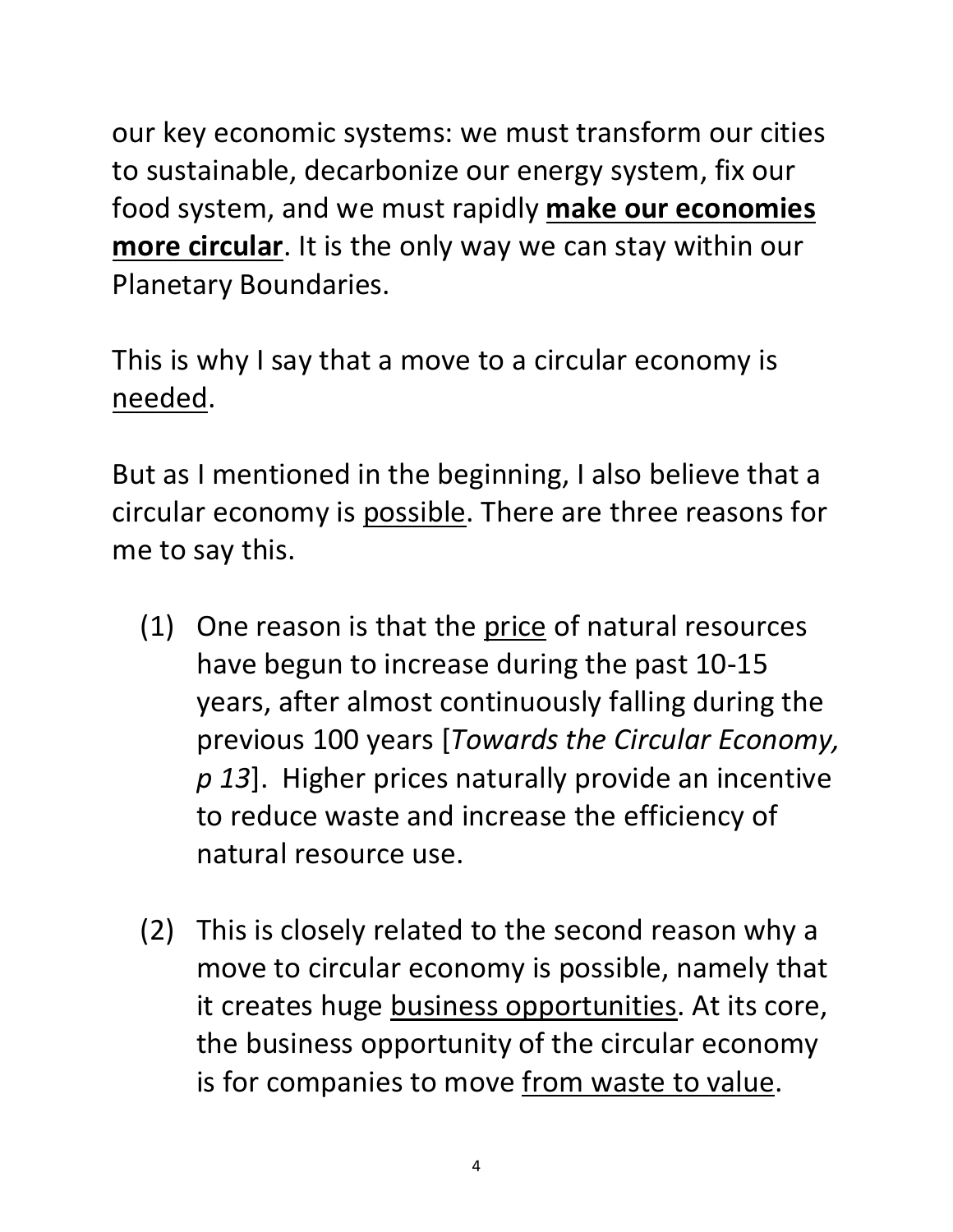This increases efficiency and it rewards innovation in terms of material use, product design and even am entirely new business model.

(3) The third factor that is increasingly making the move to a circular economy possible is technology. For example, modern digital and communication technology greatly enhances the possibility for product tracking and monitoring, which can help close the product cycle loop.

Last, as I mentioned, there are trends that suggest that a move to a circular economy is increasingly seen by consumers as something desirable. This is especially the case among young people. It has to do with a changing perception of what it actually means to be a consumer: whereas in the past being a consumer was closely linked to also being the **owner** of the good that is being consumed, many young people now consider themselves more like users. Thinking of consumers as users allows business to completely rethink their business models and production processes to prevent waste.

Before I close, I would like to reflect briefly on what policy makers, and international financial institutions like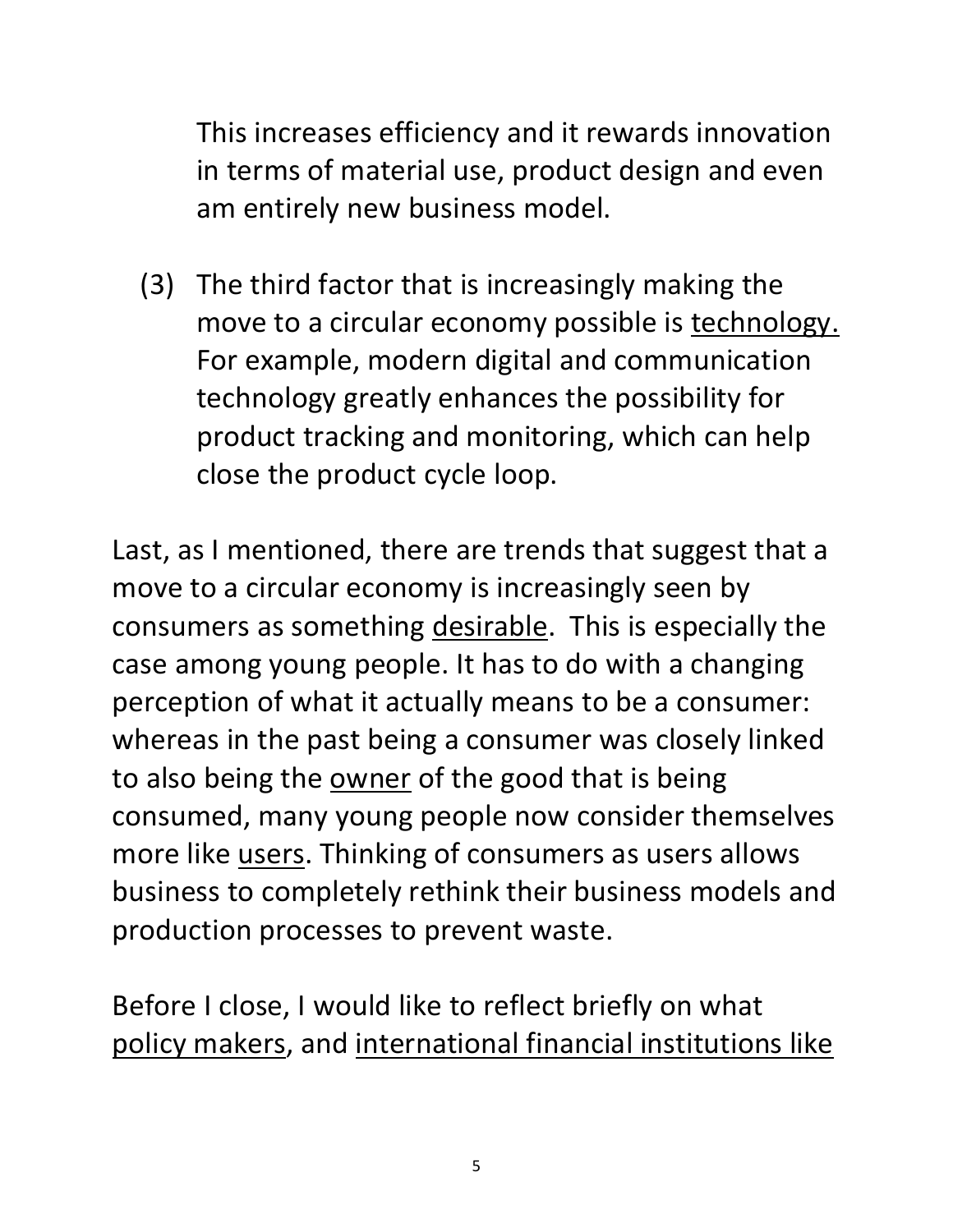the GEF, can do to accelerate the move to a circular economy.

I was in Indonesia, Thailand and Vietnam recently and all of them enthusiastically talked about marine plastics. It is great that awareness has been raised so high. But it is essential to establish a comprehensive view of the entire product cycle of plastics if we are to make significant difference.

I want to emphasize three points: Innovation, regulation and coalition.

In terms of "innovation", there is a need to support innovation in terms of alternative materials that are, for example, biodegradable. The manufacturing process of plastic products also offers huge opportunities for redesign and innovation.

Second, in the area of extending the product use-life, or to reduce or eliminate the use of certain types of plastic, the potential for public sector intervention and regulation is large.

Third, coalition. There is a need to reduce the use of many different types of plastic—emphasis should be on